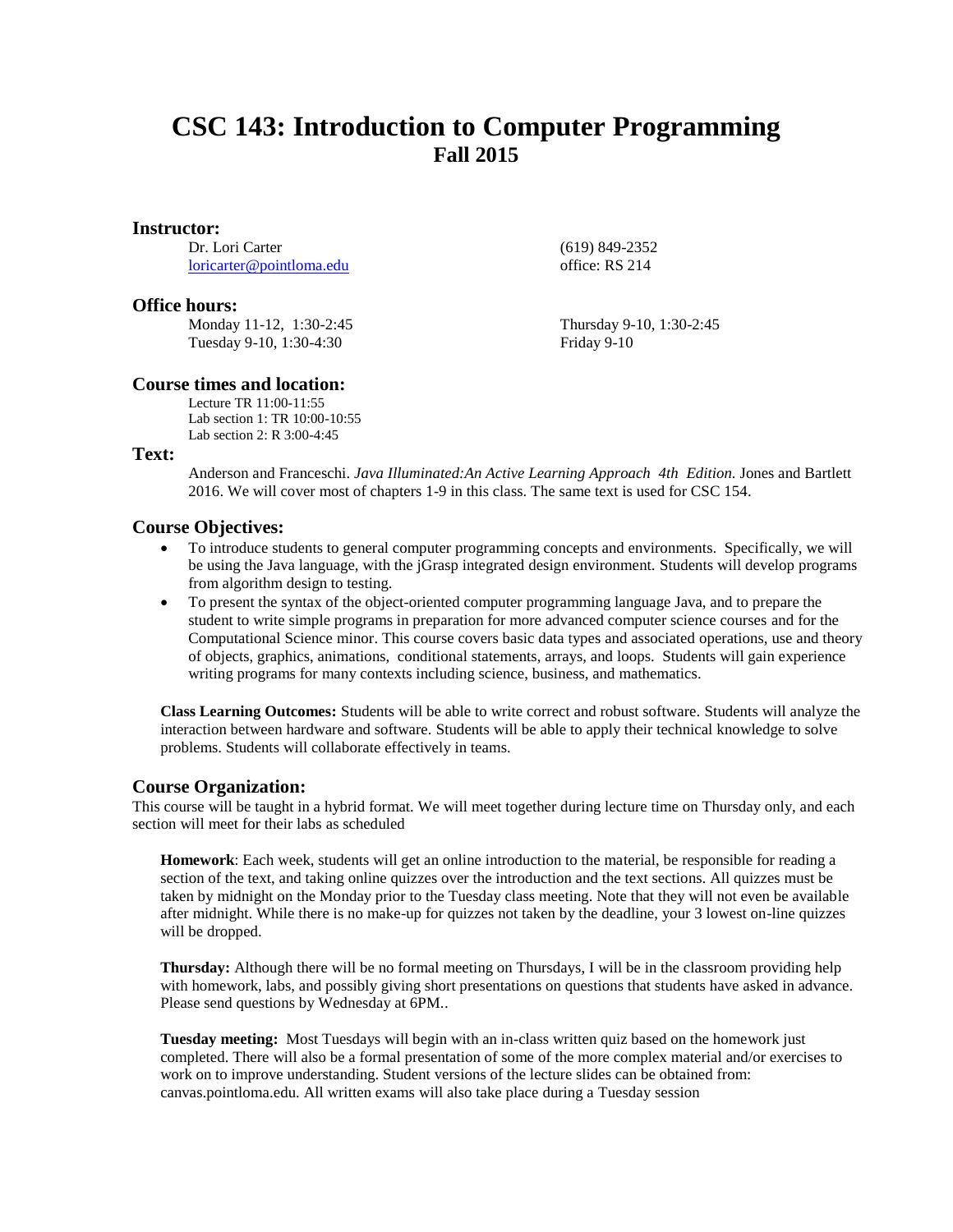**In class exams and quizzes:** During the course of the semester, you will have 9-11 in-class written quizzes, 1 programming quiz, 1 programming exam and 1 written exam in addition to written and programming final exams. The programming exam and quiz will take place during your lab session. The schedule is as follows:

| Date           | Type                        | Time            | Covers             | % of grade |
|----------------|-----------------------------|-----------------|--------------------|------------|
| Tuesday weekly | In-class quizzes            | 10 minutes each | Homework           |            |
| October 8      | Programming quiz            | 25 minutes      | Labs to this point |            |
| October 27     | Written Exam                | Entire period   | Chapters 1-6.4     | 10         |
| October 29     | Programming Exam 55 minutes |                 | Labs to this point | 10         |

If you know that you will be missing an exam for a school event, you must make arrangements to take the exam prior to it being administered to the class. If you miss an exam for any unexcused reason, you can expect to receive a 0 on that exam/quiz. Keep in mind that 2 of the lowest in-class quizzes will be dropped. **You cannot drop the programming quiz.**

Labs: Labs are due on Thursday. They must be turned in during the first 15 minutes of the lab to be accepted. I accept no late labs. You may get your lab signed off early in the virus lab with a lab assistant or during those first 15 minutes. On the day that a lab is due, the lab assistant will check it only once and then make notes of what doesn't work. If you are getting it checked in the virus lab, you may fix any errors and then get it re-checked. If you do not complete a lab, you can get partial credit for what you have done, so turn in something! Your lowest single lab will be dropped.

Most labs will contain a prep lab and a main lab. The prep lab is a "warm up" and should get signed off as soon as it is finished. Try to complete this part as much on your own as possible. For the main lab, discussion and even working together is allowed, however, **each individual must turn in his/her own work**. Each lab must look different, and each student must understand what was done. If the weekly quizzes indicate that a student does not understand the lab, **working together will be forbidden in the future.**

To receive full credit on a lab your lab must:

- Be original work
- Be well-documented (comments)
- Be well-formatted (indentation and white space)
- Use meaningful identifiers
- Work correctly for all test cases run by Dr. Carter or the Lab Assistant

**Final Exam:** The final exam will be comprehensive, and contain both written and programming portions. **Programming final is Thursday at 10:30 of finals week. The written final will be during the last lecture period.** The final exam date and time is set by the university at the beginning of the semester and may not be changed by the instructor. Only in the case that a student is required to take three exams during the same day of finals week is an instructor authorized to change the exam date and time for that particular student.

## **Grading:**

| Online quizzes   | 10%                                         |        | Midterm Exams 20% |         |    |
|------------------|---------------------------------------------|--------|-------------------|---------|----|
| In class quizzes | 10%                                         |        | Final Exams       | 25%     |    |
| Labs             | 35%                                         |        |                   |         |    |
|                  |                                             |        |                   |         |    |
|                  | Final grades will be determined as follows: |        |                   |         |    |
| 100-93%          | A                                           | 80-82% | $B-$              | 67-69%  | D+ |
| 90-92%           | $A -$                                       | 77-79% | $C+$              | 63-66%  | D  |
| 87-89%           | $B+$                                        | 73-76% | C                 | 60-62%  | D- |
| 83-86%           | B                                           | 70-72% | C-                | $0-59%$ | F  |

## **Credit Hour Information:**

Distribution of Student Learning Hours

It is anticipated that you will spend a minimum of 37.5 participation hours per credit hour in your course.The estimated time expectations for this course are shown below: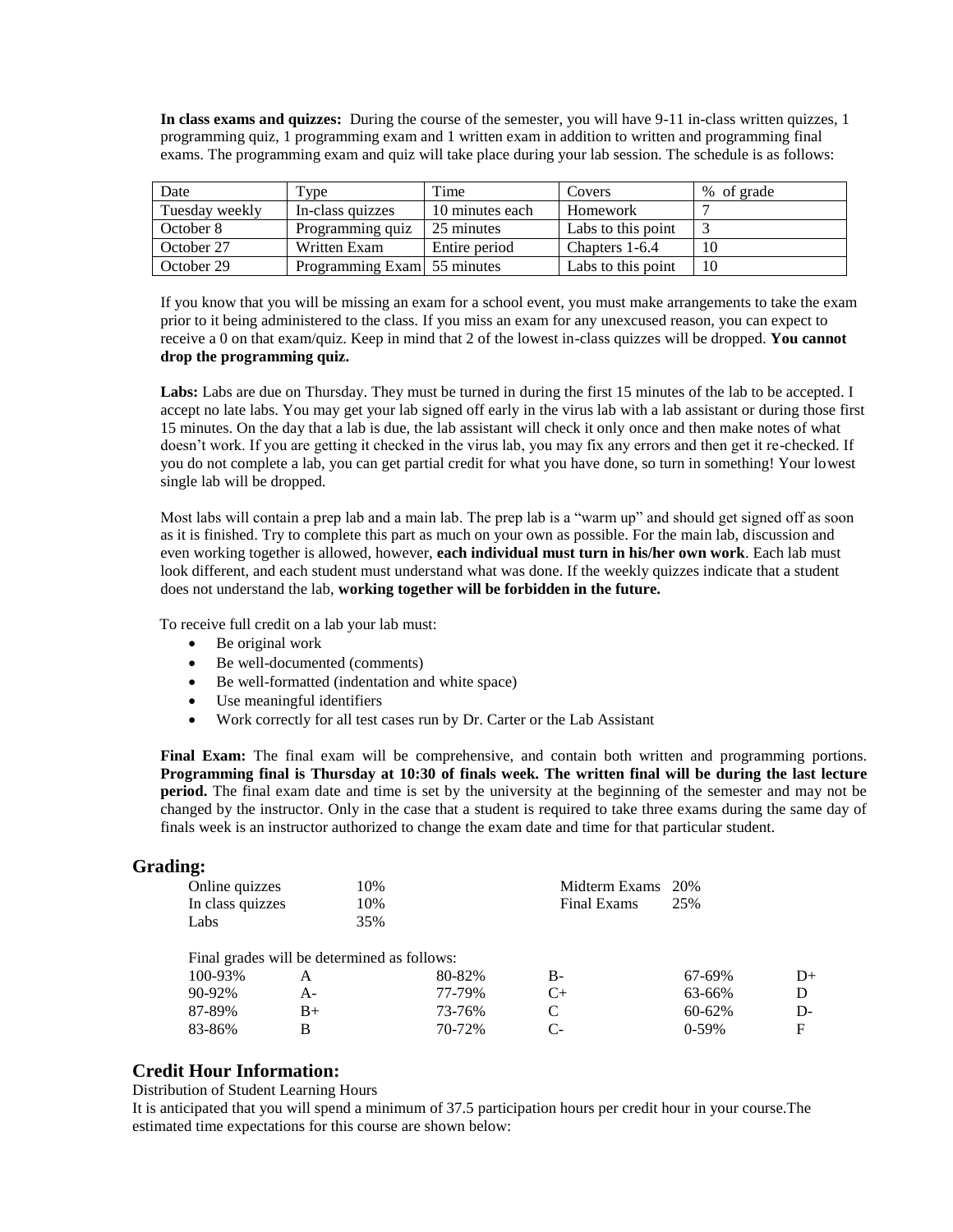| <b>Assignments</b>                   | <b>Total Course Hours</b> |  |
|--------------------------------------|---------------------------|--|
| <b>Reading: Text and Notes</b>       | 14                        |  |
| <b>Written Assignments</b>           |                           |  |
| <b>Lectures</b>                      | 14                        |  |
| Labs                                 | 65                        |  |
| <b>Online Quizzes</b>                | $\overline{5.5}$          |  |
| <b>Written and Programming Exams</b> | 7.5                       |  |
|                                      |                           |  |
| <b>TOTAL</b>                         | 113                       |  |

## **Attendance:** Attendance:

.

Attendance is expected at each class session. In the event of an absence you are responsible for the material covered in class and the assignments given that day. Here is the university's stated policy on attendance:

*Regular and punctual attendance at all classes in which a student is registered is considered essential to optimum academic achievement. Therefore, regular attendance and participation in each course are minimal requirements to be met. There are no allowed or excused absences except when absences are necessitated by certain universitysponsored activities and are approved in writing by the Provost. Whenever the number of accumulated absences in a class, for any cause, exceeds ten percent of the total number of class meetings, the faculty member has the option of filing a written report to the Vice Provost for Academic Administration which may result in de-enrollment, pending any resolution of the excessive absences between the faculty member and the student…If the date of de-enrollment is past the last date to withdraw from a class, the student will be assigned a grade of W or WF (no grade). There are no refunds for courses where a de-enrollment was processed." (see catalog for full text)*

Because this course is a hybrid course, here is how attendance will be calculated:

Face to face portion of the class: You must be present on time for the full class for you to be considered present in the face to face meeting (lecture or lab). Exception is that if you complete a lab early, you may leave.

Online portion of the class: You are expected to work on material online every week. In order to get credit for being "present" in the online portion of the class each week you must complete at least one online quiz before the due date/time for that week.

If you miss 20% of the class, you can be automatically de-enrolled.

**Academic Accommodations:** While all students are expected to meet the minimum academic standards for completion of this course as established by the instructor, students with disabilities may require academic accommodations. At Point Loma Nazarene University, students requesting academic accommodations must file documentation with the Disability Resource Center (DRC), located in the Bond Academic Center. Once the student files documentation, the Disability Resource Center will contact the student's instructors and provide written recommendations for reasonable and appropriate accommodations to meet the individual needs of the student. This policy assists the University in its commitment to full compliance with Section 504 of the Rehabilitation Act of 1973, the Americans with Disabilities (ADA) Act of 1990, and ADA Amendments Act of 2008, all of which prohibit discrimination against students with disabilities and guarantees all qualified students equal access to and benefits of